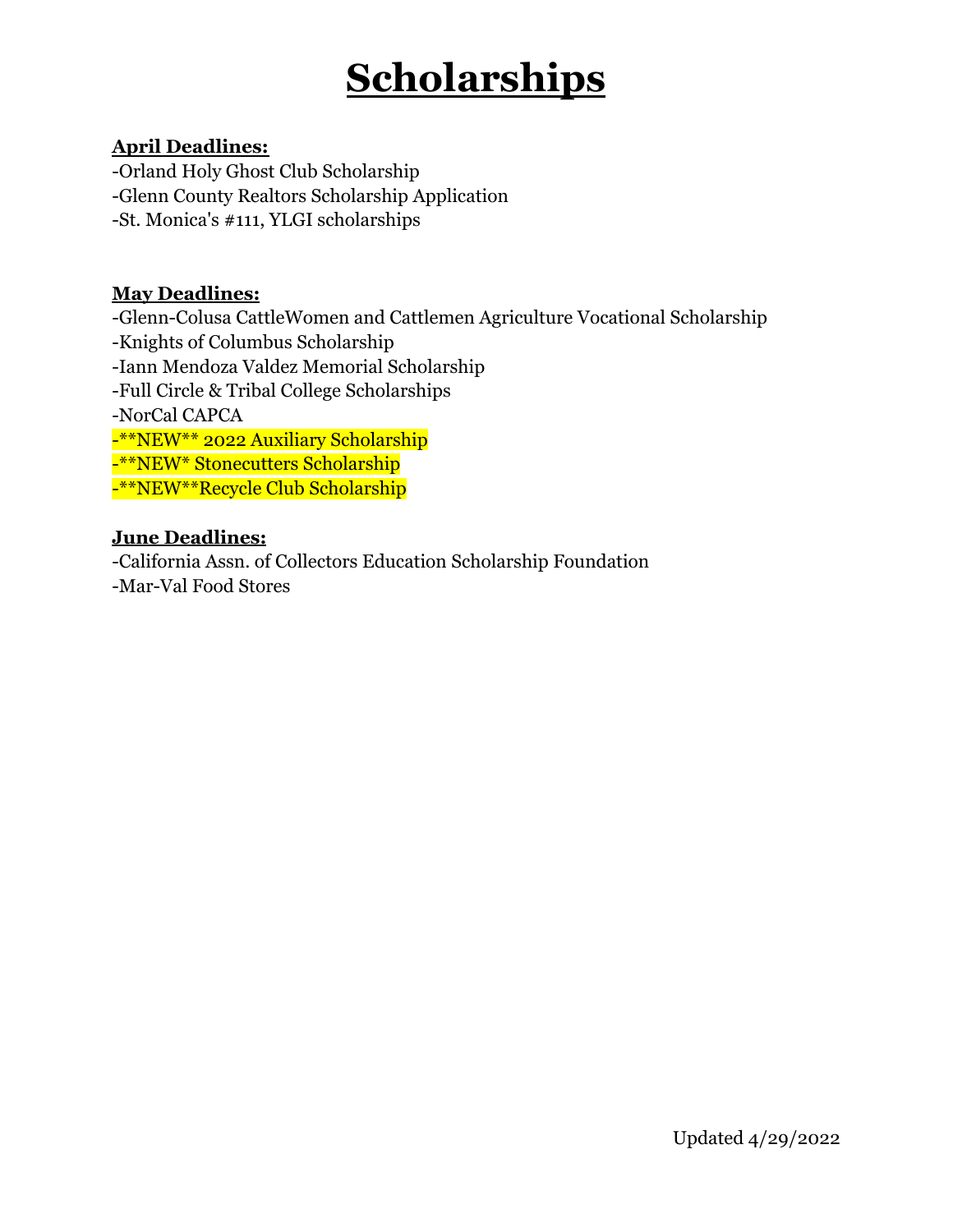#### **Orland Holy Ghost Club Scholarship Deadline: April 29, 2022**

This scholarship is for a senior who is of Portuguese descent. You can pick up an application in the counseling office.

## **Glenn County Realtors Scholarship Application Deadline: April 30, 2022**

This scholarship is intended for seniors who plan on attending any form of college after graduation. You can pick up an application in the counseling office.

## **St. Monica's #111, YLGI scholarships Deadline: April 30, 2022**

St. Monica's #111, YLGI scholarships are available for graduating Catholic seniors who are members of St. Monica Parish. You can pick up an application in the counseling office.

## **NorCal CAPCA**

### **Deadline: May, 1 2022**

Applicants must be full time students who will pursue an agricultural degree in Plant/Soil Science or Agricultural Business with a 3.0 or higher. Students should be involved in school/community, have work experience and plan to attend an accredited two or four year college. You can pick up an application in the counseling office.

## **Glenn-Colusa CattleWomen and Cattlemen Agriculture Vocational Scholarship**

## **Deadline: May 1, 2022**

Applicants must be enrolled as a full-time student in an appropriate program starting the fall semester for the year the scholarship will be awarded and pursuing a field related to and supportive of agriculture. Applications are available in the counseling office.

### **Knights of Columbus Scholarship Deadline: May 2, 2022**

Applicants must be a graduate of St. Monica's Parish. Scholarship will be granted based on church participation, scholastic attainment, character and promise. Applications are available in the counseling office.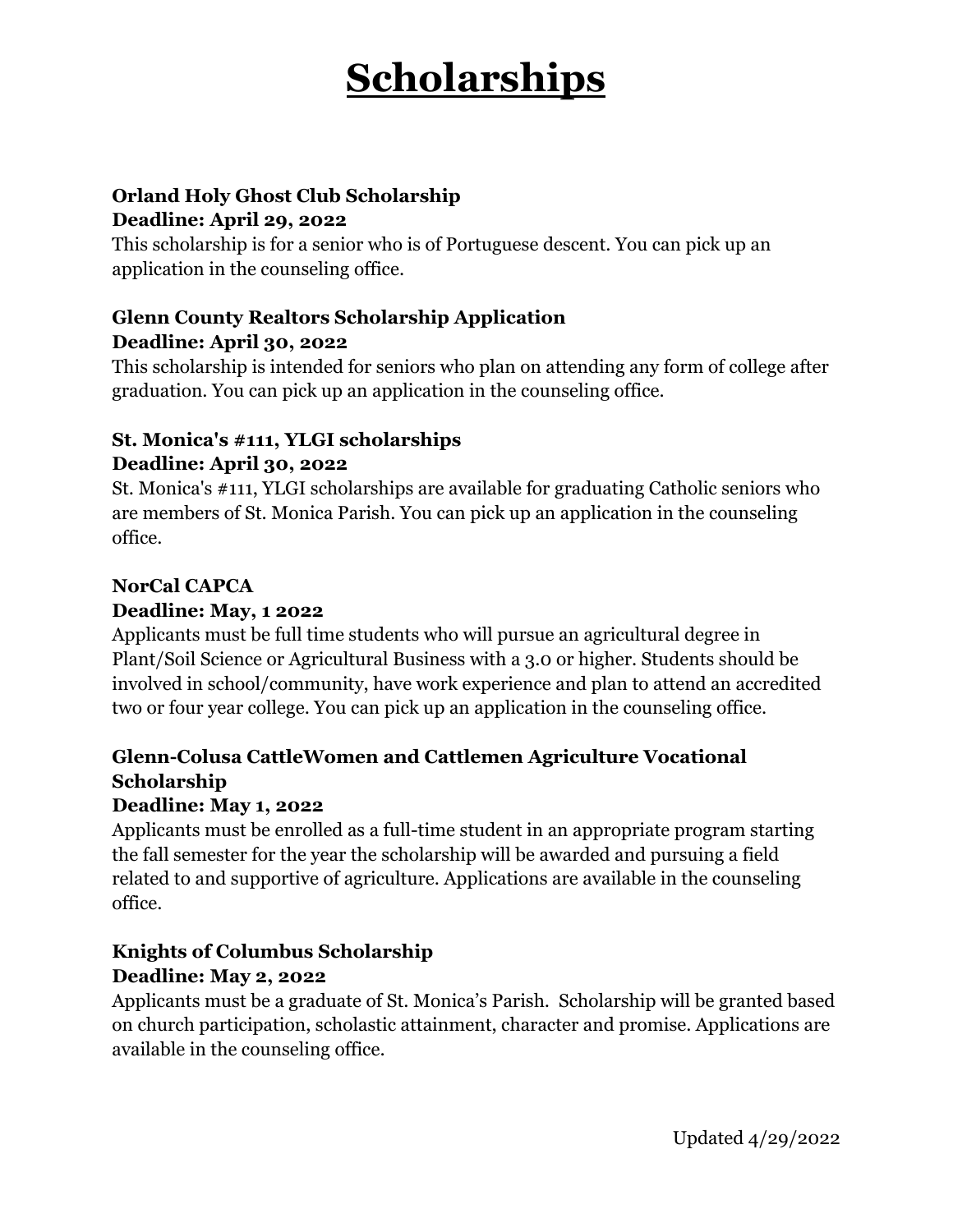## **\*\*NEW\*\*2022 Auxiliary Scholarship**

#### **Deadline: May 6, 2022**

Two \$1,000 scholarships are available to graduating seniors. Applicants must submit a 300-500 word essay about "What Patriotism Means to Me" Essays can be submitted to: VFW Auxiliary 1770 Attn: Tammy Phifer 525 W Sycamore Street Willows, CA 95988

#### **\*\*NEW\*\*Stonecutters Scholarship**

#### **Deadline: May 6, 2022**

A scholarship will be awarded to a graduating senior who is planning to attend a 2 year, 4 year or trade school this fall. Please see flier for application requirements.

#### **\*\*NEW\*\* Recycle Club Scholarship**

#### **Deadline: May 6, 2022**

Scholarship will be awarded to a graduating senior who is planning on attending a Community College, University or Tech School who is an active member of Recycle Club. Please write a short essay describing what college or tech school you plan on attending and what your experience has been as a recycle club member at Willows High School. Share how you have contributed to the club. Feel free to add anything else you would like the committee to know.

### **Iann Mendoza Valdez Memorial Scholarship Deadline: May 8, 2022**

A scholarship will be awarded to one or more graduates of Willows High School. Awards are made on a comparative basis. Consideration will be given to graduating students already enrolled in an educational institution. Preference will be given to students pursuing a career in the field of First Responders. Keeping in mind the intent of the donor of these funds is to make it possible to assist students of ability and sincere purpose in their pursuit of a higher education. Submit transcript of school records with completed application to scholarship chairperson postmarked by May 8, 2022. There are no exceptions for missed filings. You can pick up an application in the counseling office.

Updated 4/29/2022